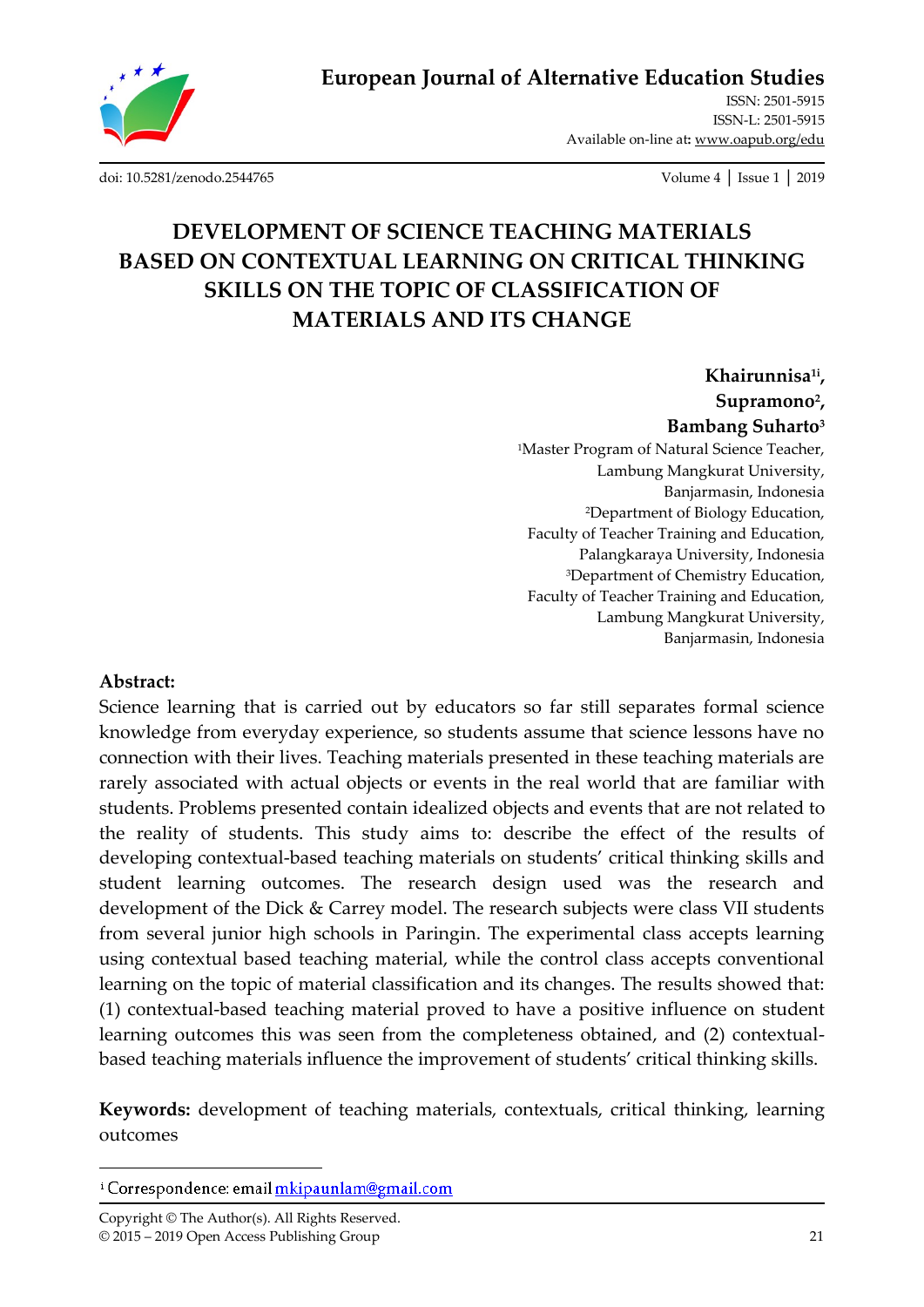## **1. Introduction**

The education curriculum gives freedom to schools to organize educational programs in accordance with (1) the condition of the school environment (2) the ability of students (3) available learning resources and (4) regional characteristics that can involve parents of students and the community (Depdiknas, 2006). The 2013 curriculum emphasizes that each region can make education in accordance with regional characteristics and daily life experiences. In other words, the curriculum must contain this diversity to produce graduates that are relevant to regional development needs (Depdiknas, 2006). The concept in the 2013 curriculum book aims to accommodate local content. This is felt important because in the process of delivering material sometimes the teacher needs an explanation that is easily understood by students. Learning that accommodates local content will increase students' insight into the local potential in their area.

The substance of science subjects in the structure of the SMP/MTs curriculum is integrated science. The implementation of integrated science aims to improve the efficiency and effectiveness of learning. Widhy (2013) suggested that the science learning process must refer to and implement educational standards set by the government to equip students with body of knowledge, scientific skills, thinking skills, and strategy of thinking (process standards), critical and creative thinking (scientific inquiry standards), and authentic assessment (standard assessment). One of the goals of science learning can be achieved by using integrated science teaching materials as a good and right reference, both for teachers and students (Sukardjo, 2013).

The results of interviews with several science teachers in Balangan District stated that the science learning process so far tended to focus on teaching materials that had existing teaching materials that had been used tend to be incomplete and not in accordance with the characteristics related to the students' contextual conditions. The learning process that is not in accordance with the conditions of everyday life cannot foster the needs and interests of students to pay attention to the maintenance and utilization of the surrounding natural environment. The learning process that is not in accordance with the conditions of the students certainly contradicts the objective of science learning which does not only emphasize the mastery of a collection of knowledge in the form of facts, concepts or principles, but also a process of discovery.

Teaching materials that are commonly used in schools today, the preparation is often without considering the conditions of students designed for learning purposes. The contents of teaching materials are mostly compiled using a scientific discipline approach that prioritizes wealth or completeness of content, not a learning methodology approach. The material presented in the printed teaching material is more abstract and complicated so students are reluctant to read it, let alone learn it.

The competency achievement of the results of the national examinations for science subjects at Paringin 3 Junior High School in the 2015/2016 school year shows the topic of substance classification having the lowest average score of only 32.18. The low achievement of students' competency on the topic of substance classification due to the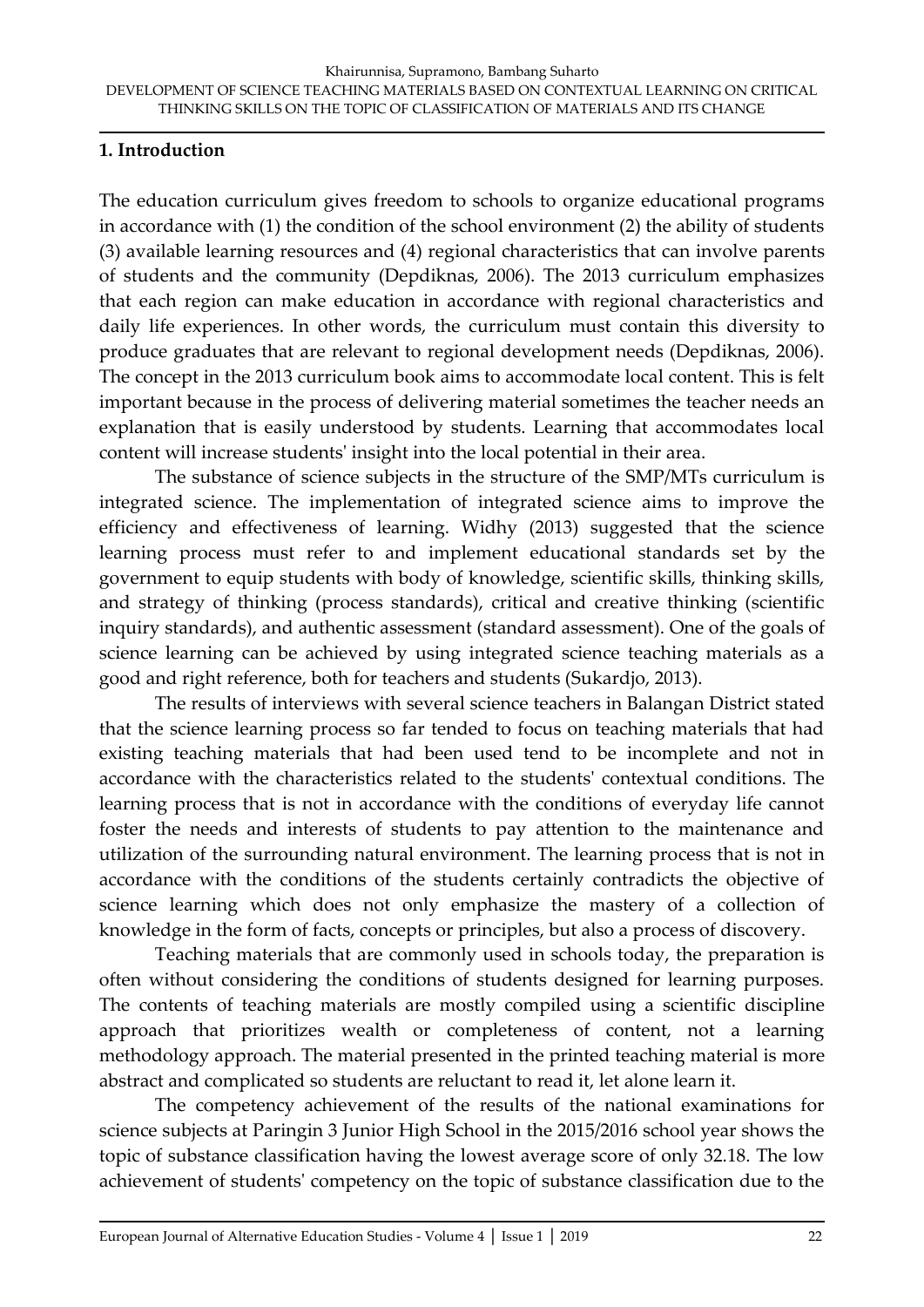science learning process carried out by educators has still separated formal science knowledge from everyday experience, so students assume that science lessons have no connection with their lives. The results of the review of researchers on class VII odd semester teaching materials used by educators in science learning activities in the classroom found that the teaching material presented is rarely associated with actual objects or events in the real world that are familiar with students. The teaching material presented is only in the form of a definition of a concept, a set of formulas, sample questions, and problem training. The problems presented in the teaching material are also academic in nature. The problems presented do not contain objects and events and is not related to the reality of students.

The teaching pattern that has not yet linked factual events in the environment around students is because most science learning in Balangan is still transmissive. Teachers transfer and convey concepts directly to students. Transmissive learning makes students passively absorb the structure of knowledge given by the teacher or contained in the textbook (Fahmi dan Irahsyuarna, 2017). This situation results in learning just conveying facts, concepts, principles and skills to students. It seems that science is still calculated by the teacher as material that only learns about theoretical matters that often burden students with the amount of material that must be memorized. This situation causes participants not to know what is gained from learning. As a result, students have difficulty in solving analysis questions related to solving a problem.

Science learning will be more meaningful if the science learning process in the classroom is not separated from the experience of everyday environment (Fahmi dan Irhasyuarna, 2017). Libman (2010) states that there is no context-free learning. Knowledge is situated and bound by context. The information learned must be connected to a real situation, where students tend to use it. Allsopp (2003) and Fahmi (2016) state that learning that makes the experience and environment around students in the learning process will greatly help stimulate thinking skills.

Science learning resources that have not been able to stimulate patterns of thinking will result in students not being able to criticize every phenomenon that occurs in people's lives, so that students cannot understand the meaning of each event that occurs (Af'idayani et al., 2018). Science education applied in every school should be able to make someone respond to the phenomena around their place of residence. Facts on the ground show different things about science education currently available. Science education has not been able to stimulate thinking patterns to be able to criticize every phenomenon that occurs in people's lives so that students cannot understand the meaning of each event that occurs (Rahayu et al., 2018). Both physical and socio-cultural environments can make certain contributions to the learning experience. These experiences can be in the form of mindset (cognitive domain), attitude patterns (affective domain), and behavior patterns (psychomotor domains) (Suastra, 2009). Science in general if it is made in harmony with the daily culture of students, then learning science will have a tendency to strengthen the views of students on the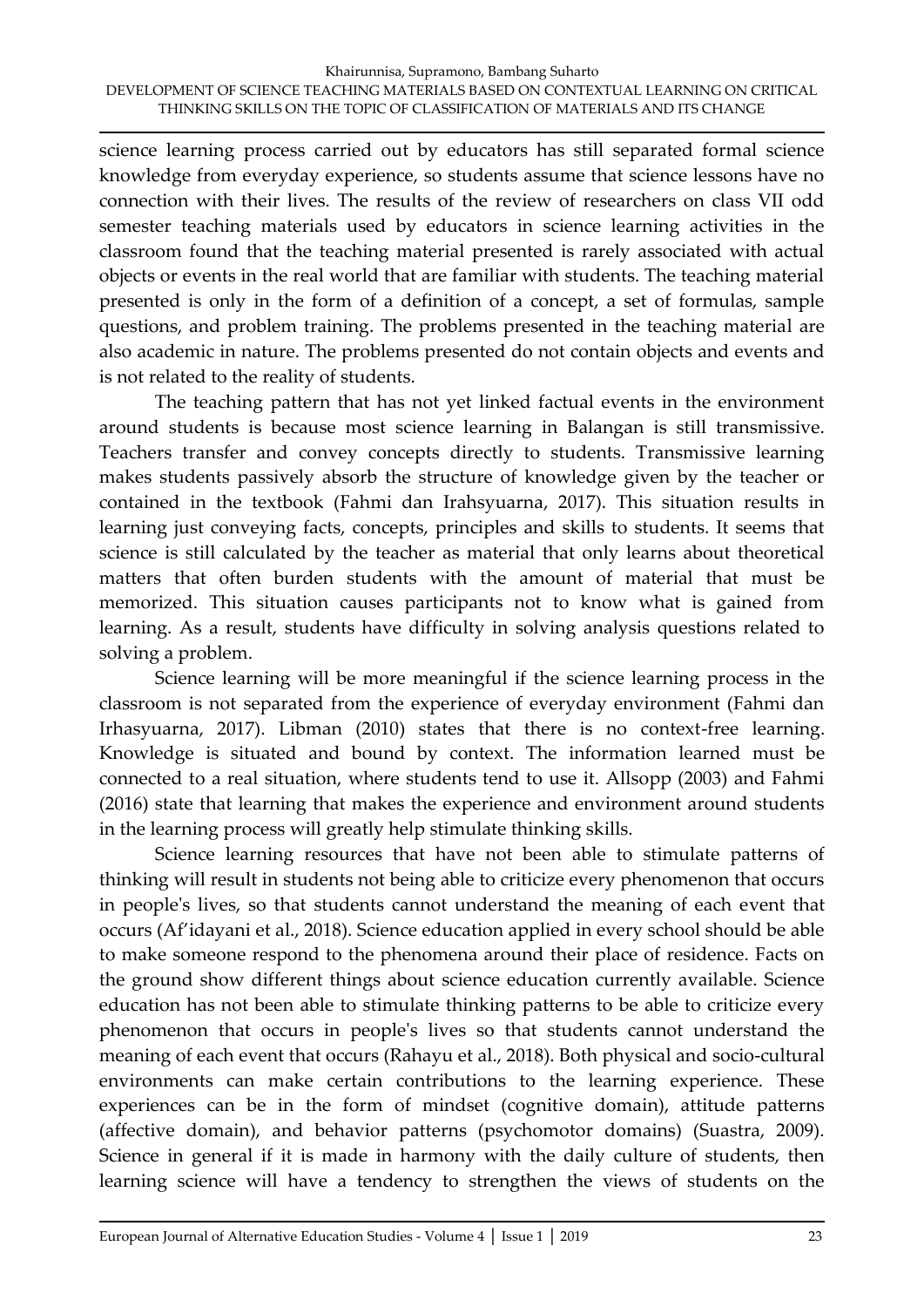universe, and the result is inculturation (Hawkins and Pea, 1987 in Suputra, 2013). If inculturation occurs, students' scientific thinking about daily life will increase.

The low learning experience results in low critical thinking skills in students. Normala (2014) states that students '*critical thinking skills in one school in Banjarmasin are still low due to the lack of science learning processes that support students'* critical thinking skills. In the 2011 Trends of the International Mathematics and Science Study (TIMSS), only 3% of Indonesian students who became respondents reached high levels, and 54% of Indonesian students achieved low level skills (Wasis, 2015). The 2012 PISA report states that the average science score of Indonesian students is 382, of which Indonesia is ranked 64th out of 65 participating countries or in other words the second lowest ranking of all PISA participating countries (OECD, 2013). The PISA and TIMSS results show that on average Indonesian students are only able to recognize a number of basic facts but have not been able to communicate and associate various scientific topics, let alone apply complex and abstract concepts. This shows that many students in Indonesia have difficulty working on high-level thinking skills.

Thinking skills are obtained through practical activities in the learning process (classroom activity) while the learning process in schools tends to be oriented towards student worksheets or worksheets that do not contain thinking skills. One way to improve thinking skills is by improving teaching materials. So far, the teaching materials used in schools have many obstacles, both in limited numbers and in the scope of the material that is not concrete so that the teacher must make his own compilation. One way to overcome this is by providing or developing independent learning materials in the form of learning teaching materials. The practical value of teaching materials is to make it easier for teachers to measure thinking skills and be based on the lives of everyday students (contextual). The development of contextual based teaching materials is expected to help students develop thinking skills. Critical thinking skills need to be trained continuously, so that there is a need for further research on the development of teaching materials in order to produce teaching materials that can train students' critical thinking skills and are valid, practical and effective.

The development product in the form of teaching material prototypes is carried out through procedural steps to improve the product. Each step is a micro cycle which ends with a revision (Ploomp & Nieveen, 2007). In this way, it is expected to produce valid, practical and effective teaching materials. Various studies on the development of teaching materials have been reported. Sudarno (2015) in his research stated that the science-based contextual module has an influence that can improve science learning achievement. Rusmiati, et al. (2013) stated that the learning outcomes and interests of students increased after using the development module. Research on contextual science based modules as described has indeed been done, but it is still rare to associate them with critical thinking skills.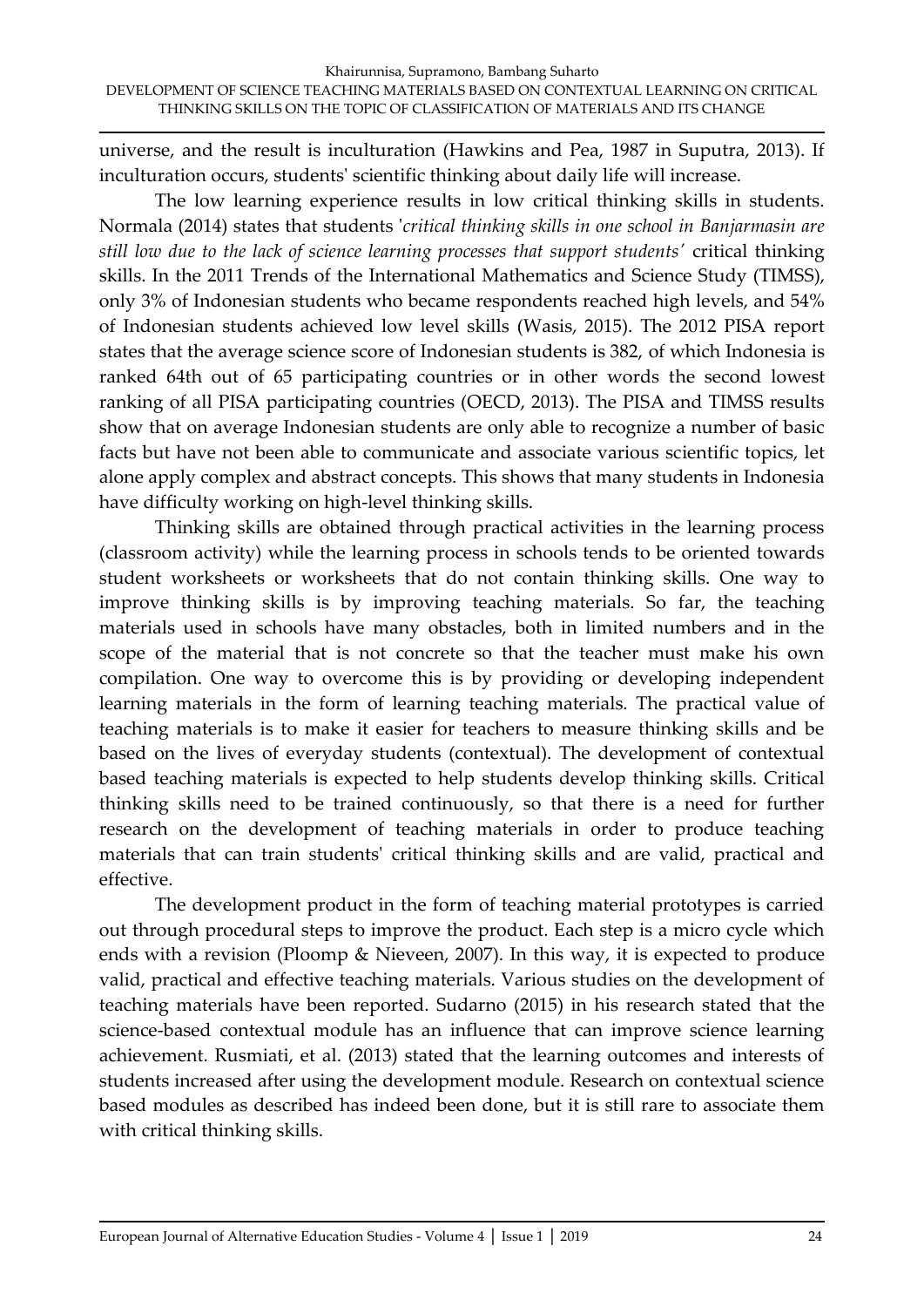# **2. Methods**

This study uses a research and development model adapted from Dick & Carey (2005) that has been adapted itself to the needs in development. The research subjects for product trials developed in this study were VII grade students with 79 students involved. The type of data about the quality of teaching materials developed is qualitative data and quantitative data. Qualitative data obtained from observations and interviews, while quantitative data obtained from material experts, media, and language and the attractiveness of students about the use of products developed. The flow of research on the development of contextual based teaching materials can be seen in the following Figure.



**Figure 1:** Research Flow of Contextual Based Learning Materials Development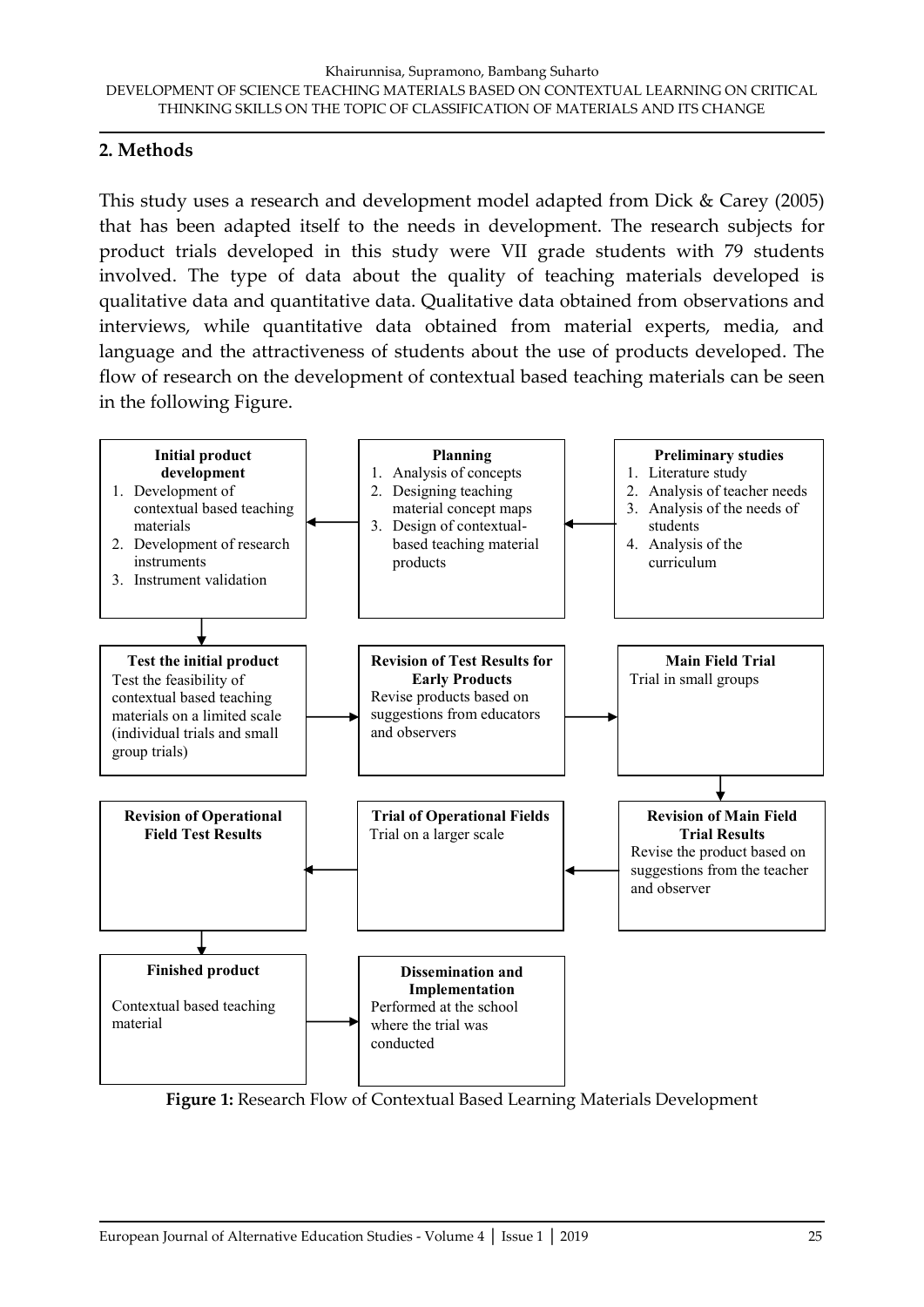#### **3. Results and Discussion**

## **3.1 Results of Basic Science Process Skills Analysis**

The assessment of critical thinking skills is obtained in learning activities when working on student worksheets (LKPD) in groups and adapted to indicators of critical thinking skills which include interpretation, analysis, evaluation, inference, and explanation skills. The results of a review of critical thinking skills on the effectiveness of contextualbased teaching materials are presented in the following Figure.





Figure 2 shows that the activities of students who have an active and very active average influence students' critical thinking skills. Critical thinking skills in the field test obtained the results of all aspects in each meeting in the good category. This is because in the field test all obstacles that previously appeared in the small group test have been overcome. All aspects of critical thinking skills in the field test are only in the good category. This is a challenge because critical thinking skills are skills that must be continuously trained so that students are accustomed to learning activities that develop critical thinking skills. The use of contextual-based teaching material in field tests shows that it helps train students' critical thinking skills. If the learning process is carried out innovation and involves students actively, will motivate and develop reasoning power concretely and independently.

# **3.2 Results of Analysis of Learning Outcome Test**

The results of the mean analysis of the test results in the field test in the control class and experimental class can be seen in Figure 3 below.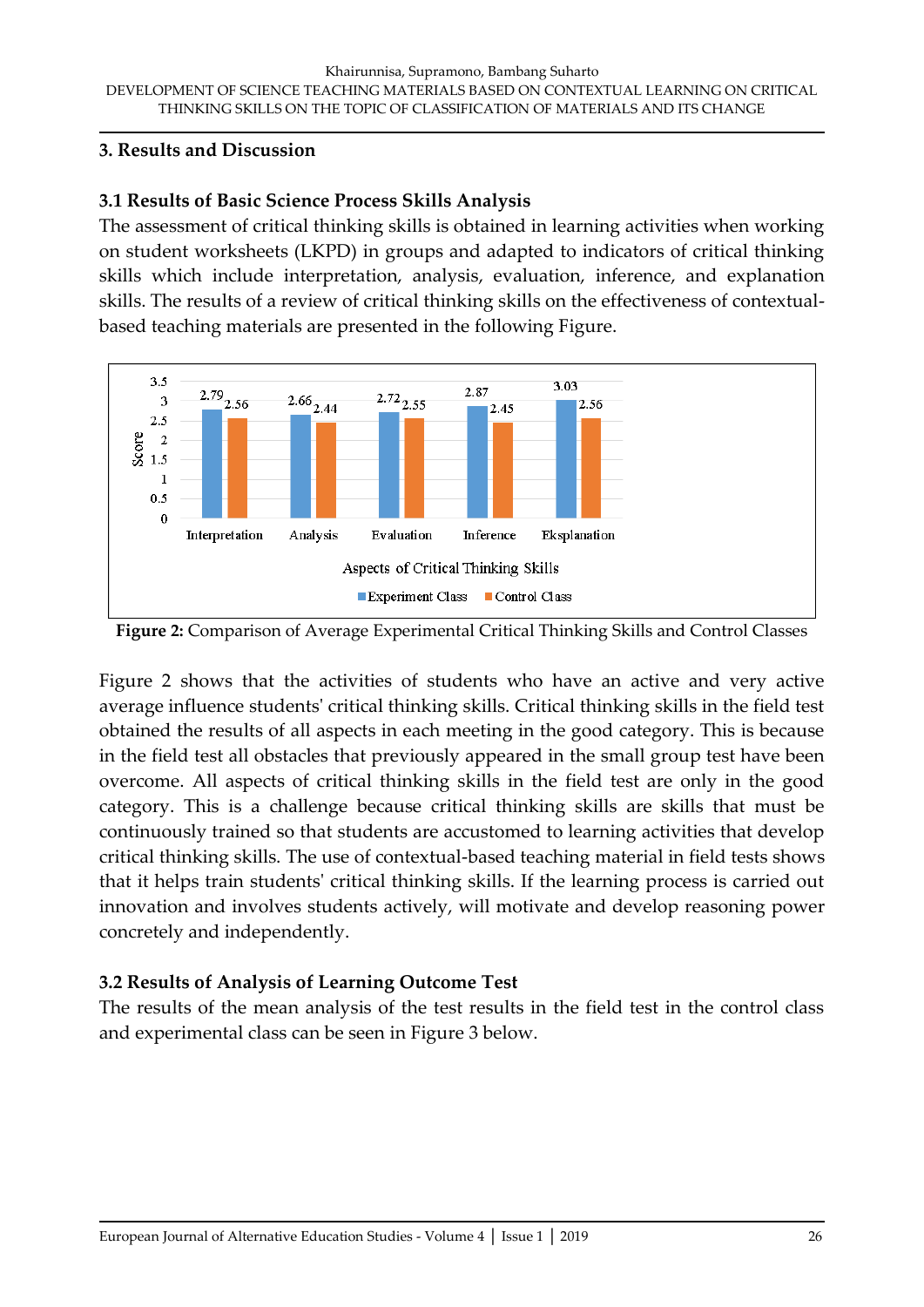Khairunnisa, Supramono, Bambang Suharto DEVELOPMENT OF SCIENCE TEACHING MATERIALS BASED ON CONTEXTUAL LEARNING ON CRITICAL THINKING SKILLS ON THE TOPIC OF CLASSIFICATION OF MATERIALS AND ITS CHANGE



**Figure 3:** Average Learning Outcomes Test Results in the Control and Experimental Classes

The average value of learning outcomes for the experimental class and the control class at the pretest and posttest showed a different increase. Figure 3 shows the experimental class has a higher score than the control class. To measure the increase in learning outcomes tests in the control class and experimental class used standard gain. The gain calculation of the learning outcomes test in the control class and experimental class can be seen in Figure 4 below.



**Figure 4:** N-gain scores Learning Outcomes Test in the Control and Experimental Classes

Based on the average learning outcomes obtained the results of the N-gain value for the control class obtained a score of 0.2 categorized low, while the experimental class obtained a score of 0.5 categorized medium. The results of the N-gain test show contextual based teaching materials have an influence on student learning outcomes. The test of the effectiveness of student learning outcomes tests in the field test shows classical completeness which means contextual-based teaching materials have been effective against critical thinking skills. Completion of students in classical learning outcomes tests because the evaluation questions given are problems that have been solved while conducting learning activities.

# **3.3 Analysis of the Effectiveness of Contextual Based Learning Materials**

Effectiveness analysis aims to determine the effect of contextual-based teaching materials on the development of critical thinking skills and student learning outcomes in the experimental class and the control class. The data used for analysis are the results of critical thinking skills and student learning outcomes. The analysis used is a univariate test with ANOVA. Before conducting the ANOVA test, a prerequisite test must be carried out, namely the normality, homogeneity and correlation test.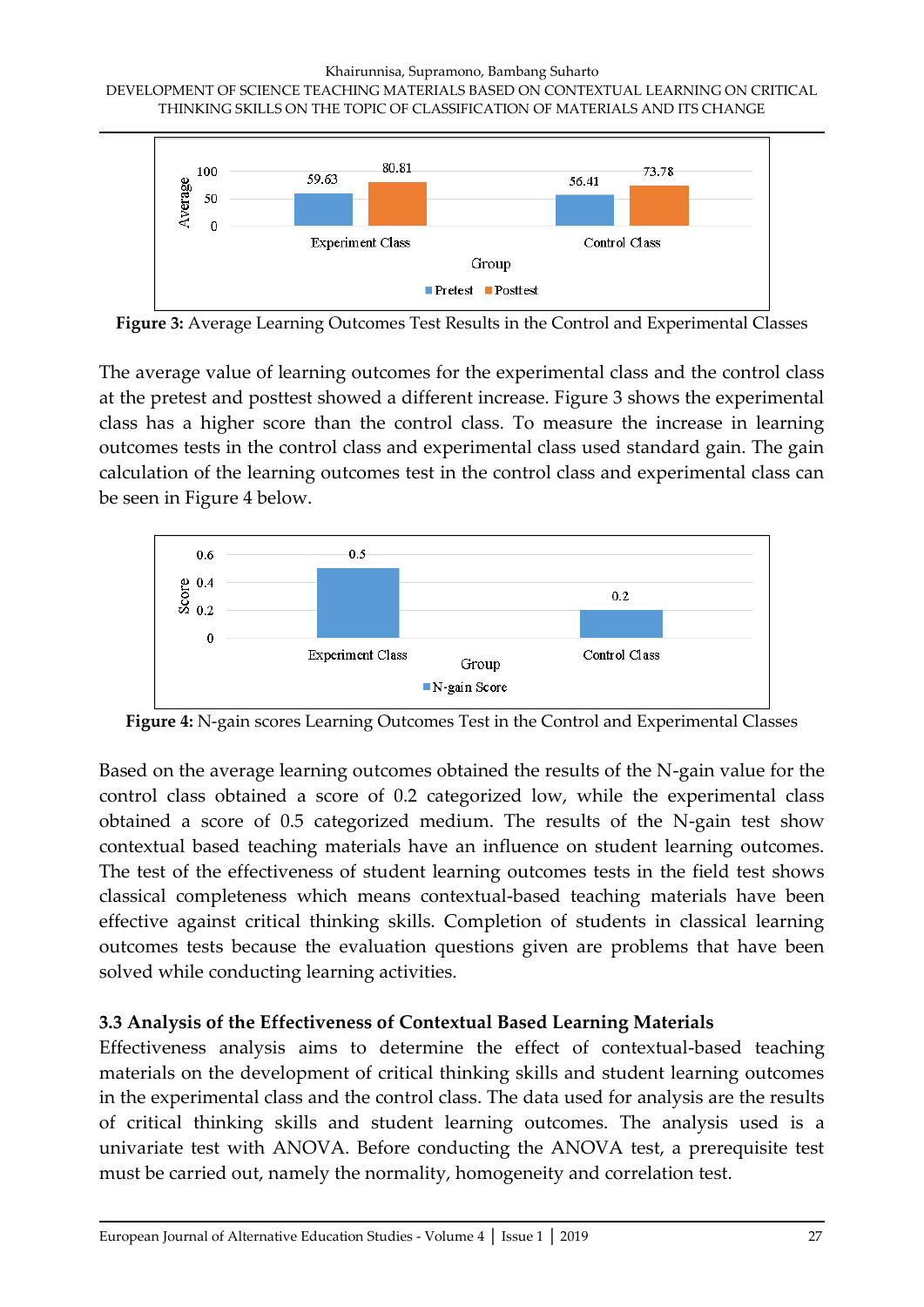#### 1) Normality Test

The normality test was carried out on the value of critical thinking skills and learning outcomes in the experimental class and the control class. The normality test was carried out using the Kolmogorov-Smirnov test, with a significance level of 5%. Kolmogorov-Smirnov Test. The decision criteria used are H<sub>0</sub> rejected if the significance value is greater than 0.05. Summary: the results of testing the normality of critical thinking skills and learning outcomes can be seen in Table 1.

| Group      | Dependent variable              | Kolmogorov-Smirnov |    |       |
|------------|---------------------------------|--------------------|----|-------|
|            |                                 | <b>Statistic</b>   | df | Sig.  |
| Experiment | <b>Critical Thinking Skills</b> | 0,176              | 32 | 0,09  |
|            | <b>Learning Outcomes</b>        | 0,130              | 32 | 0,072 |
| Control    | <b>Critical Thinking Skills</b> | 0,208              | 32 | 0,007 |
|            | Learning Outcomes               | 0,221              | 32 | 0,77  |

#### **Table 1:** Normality Test Results

The results of the normality test in Table 4.23 show the significance value of critical thinking skills and learning outcomes in the experimental class and control class >0.05, so that H<sub>0</sub> is rejected. Thus, it can be stated that data on critical thinking skills and learning outcomes are normally distributed.

### 2) Homogeneity Test

The homogeneity test aims to find out whether the data in the experimental and control groups have the same variance or not. The variance homogeneity test was conducted on the data of critical thinking skills and learning outcomes carried out using the Lavene test with a significance level of 5%. The Lavene test was carried out with the help of SPSS 16. The decision criteria used were H0 rejected if the significance value was more than 0.05. The test results of homogeneity of critical thinking skills and learning outcomes in the control class and experimental class can be seen in Table 2.

| <b>Table 2: Homogeneity Test Results</b> |                  |  |     |       |  |  |  |
|------------------------------------------|------------------|--|-----|-------|--|--|--|
| Dependent variable                       | Levene statistic |  | df2 | Sig.  |  |  |  |
| <b>Crtitical Thinking Skills</b>         | 2,493            |  |     | 0.153 |  |  |  |
| <b>Learning Outcomes</b>                 | 1,426            |  |     | ).237 |  |  |  |

The homogeneity test results in Table 2 show the significance value of critical thinking skills and learning outcomes in the experimental class and control class >0.05, so that H0 is rejected. Thus, it can be stated that the data of critical thinking skills and learning outcomes have the same variance.

### 3) Correlation Test

Correlation test aims to determine whether there is a relationship between critical thinking skills in the class that uses contextual-based teaching materials and classes that use teaching materials that are available at school. Correlation tests were carried out on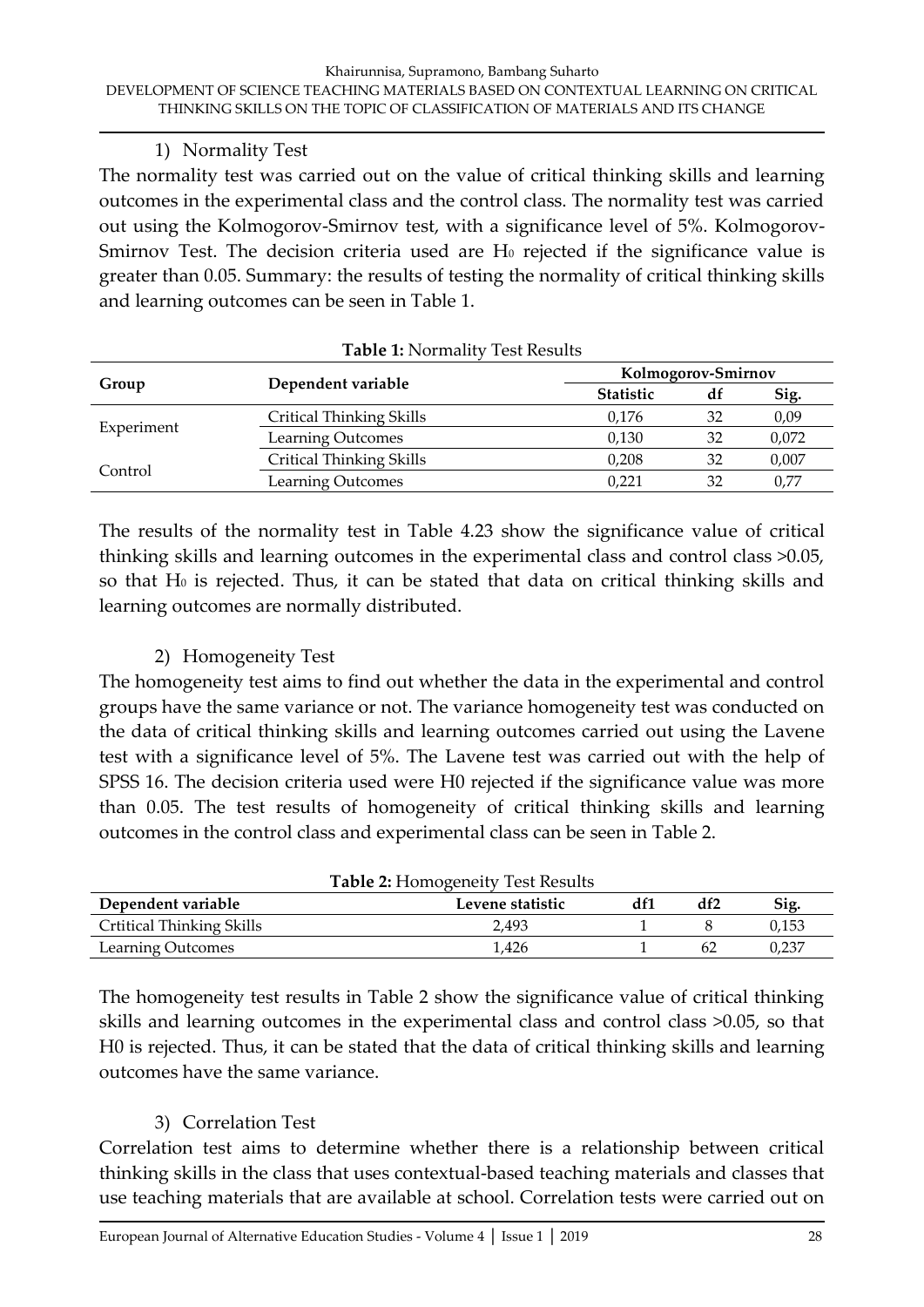data on critical thinking skills and learning outcomes carried out using Pearson Product Moment with a significance level of  $5\%$ . The decision criteria used are H $_0$  rejected if the significance value is more than 0.05. The results of the correlation test of critical thinking skills and learning outcomes in the control class and experimental class can be seen in Table 3.

| <b>Table 3: Correlation Test Results</b> |                     |                       |                       |  |
|------------------------------------------|---------------------|-----------------------|-----------------------|--|
| Variable                                 |                     | (X) Critical Thinking | (Y) Learning Outcomes |  |
| X (Critical Thinking)                    | Pearson Correlation |                       | $.770*$               |  |
|                                          | Sig. (2-Tailed)     |                       | .000                  |  |
|                                          | N                   | 32                    | 32                    |  |
| (Y) Learning Outcomes                    | Pearson Correlation | .770                  |                       |  |
|                                          | Sig. (2-Tailed)     | .000                  |                       |  |
|                                          | N                   | 32                    | 32                    |  |

Table 3 shows that the results of the Pearson Product Moment test obtained a significance value of  $\leq 0.005$ , so that H<sub>0</sub> was rejected. Thus, it can be stated that there is a significant relationship between critical thinking skills and learning outcomes.

## 4) ANOVA Test

Univariate ANOVA test was conducted to determine the effect of treatment on each dependent variable. Univariate tests using the ANOVA test with a significance level of  $5\%$ . The decision criteria used are H<sub>0</sub> rejected if the significance value is more than 0.05. The results of the ANOVA test can be seen in Table 4 below.

| <b>Table 4: ANOVA Test Results</b>                 |    |             |       |       |  |  |
|----------------------------------------------------|----|-------------|-------|-------|--|--|
| Dependent Variable                                 | dt | Mean Square |       | Sig.  |  |  |
| <b>Experimental Class Critical Thinking Skills</b> | 18 | 131.204     | 9.784 | 0,000 |  |  |
| <b>Control Class Critical Thinking Skills</b>      |    | 272.250     | 7.353 | 0.09  |  |  |

Based on the results of ANOVA analysis, critical thinking skills in the experimental class have a significance of  $\leq 0.05$ , so that H<sub>0</sub> is rejected while in the control class the significance value is >0.05 so that H0 is accepted. Thus, it can be stated that students who use contextual-based teaching materials have a considerable influence on critical thinking skills.

### **4. Conclusion**

Contextual-based teaching materials that have been developed are very practical because they are easy to implement and implement by the teacher and receive a positive response from students. Teaching materials are also effectively impacted because student learning outcomes are achieved very well and meet the minimum learning criteria so that they are considered to have an effect on improving students' critical thinking skills.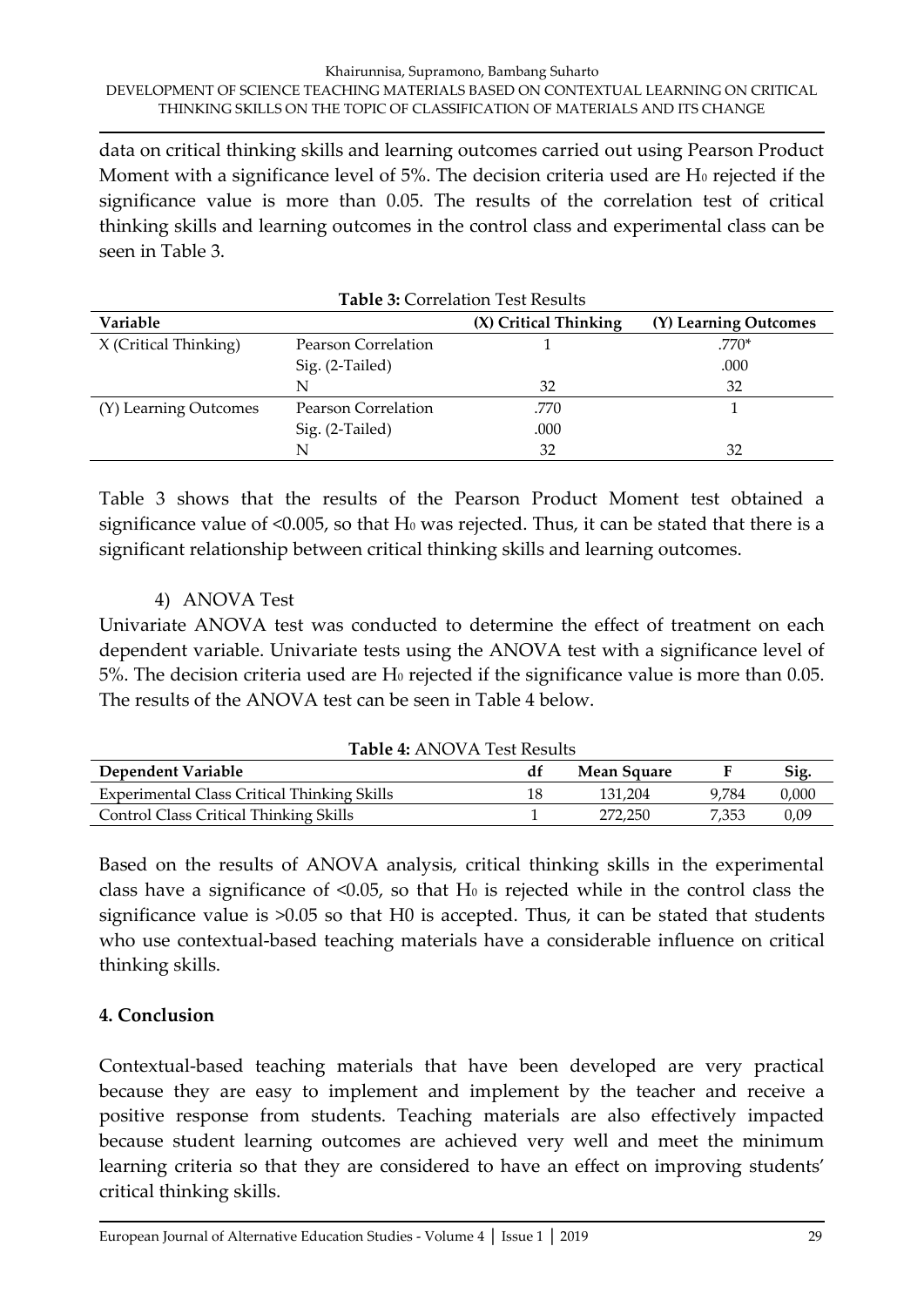#### **References**

- Af'idayani, N., Setiadi, I., Fahmi. 2018. The Effect of Inquiry Model on Science Process Skills and Learning Outcomes. European Journal of Education Studies. ISSN: 2501 - 1111. ISSN-L: 2501 - 1111. Vol. 4. Issue. 12. pp. 177-182. doi: 10.5281/zenodo.1344846. [www.oapub.org/edu](http://www.oapub.org/edu)
- Allsopp, D. 2003. Why Students with Special Need Have Difficulty Learning Mathematics and What Teacher To Do Help. *Focus on Exceptional Children*, 8(8) pp. 308-314
- Depdiknas. 2006. *Kurikulum 2006 Standar kompetensi Sekolah Menengah Pertama dan Madrasah Tsanawiyah: Pedoman Khusus Mata Pelajaran Sains*. Jakarta: Dharma Bhakti.
- Dick, W. dan Carey, J. O. 2005. *The Systematic Design of Instruction*. New York: Logman.
- Fahmi. 2016. Strategi Pembelajaran Contextual Teaching and Learning untuk Meningkatkan Keterampilan Berpikir Tingkat Tinggi. Prosiding Seminar Nasional Pendidikan IPA "Mengembangkan Keterampilan Berpikir Tingkat Tinggi Melalui Pembelajaran IPA". S2 IPA Unlam Press. Banjarmasin, Indonesia.
- Fahmi and Irhasyuarna, Y. 2017. Misconceptions of Reaction Rates on High School Level in Banjarmasin. IOSR Journal of Research & Method in Education (IOSR-JRME). e-ISSN: 2320 – 7388, Volume 7, Issue 1, Ver. IV, (Jan – Feb 2017), PP 54 – 61, DOI: 10.9790/7388-0701045461, [www.iosrjournals.org](http://www.iosrjournals.org/)
- Fahmi and Irhasyuarna, Y. 2017. The Misconceptions of Senior High School Student Banjarmasin on Chemical Bonding. Journal of Education and Practice. Vol. 8, 17, pp. 32-39. [www.iiste.org](http://www.iiste.org/)
- Libman, Z. 2010. Integrating real-life data analysis in teaching descriptive statistic; a constructivist approach. *Journal of statistics Educations*. 18(1), pp. 1-23.
- Normala, R. F. 2015. Hasil belajar dan Kemampuan Berpikir kritis Siswa pada Pembelajaran Topik Klasifikasi Makhluk hidup Menggunakan Model Inkuiri Terbimbing Kelas VII F SMP Negeri 23 Banjarmasin. *Prosiding ke-5 Seminar Nasional Sains*. Eds: Ibrahim, Muslimin et al., Universitas Negeri Surabaya, Surabaya. pp. 587 – 591.

OECD. 2013. *PISA 2012 Solving and Financial Literacy*. OECD Publishing.

- Plomp, T. and Nieveen, N. 2007. An Introduction to Educational Design Research. *Proceedings of the seminar conducted at the East China Normal University*, Shanghai. PR China
- Rahayu, A, B., Hadi, S., Istyadji, M., Zaini, M., Sholahuddin, A., Fahmi. 2018. Development of Guided Inquiry Based Learning Devices to Improve Student Learning Outcomes in Science Materials in Middle School. European Journal of Alternative Education Studies. ISSN: 2501 - 5915. ISSN-L: 2501 - 5915. Vol. 3. Issue. 2. pp. 107-117. doi: 10.5281/zenodo.2261027. <https://oapub.org/edu/index.php/ejae>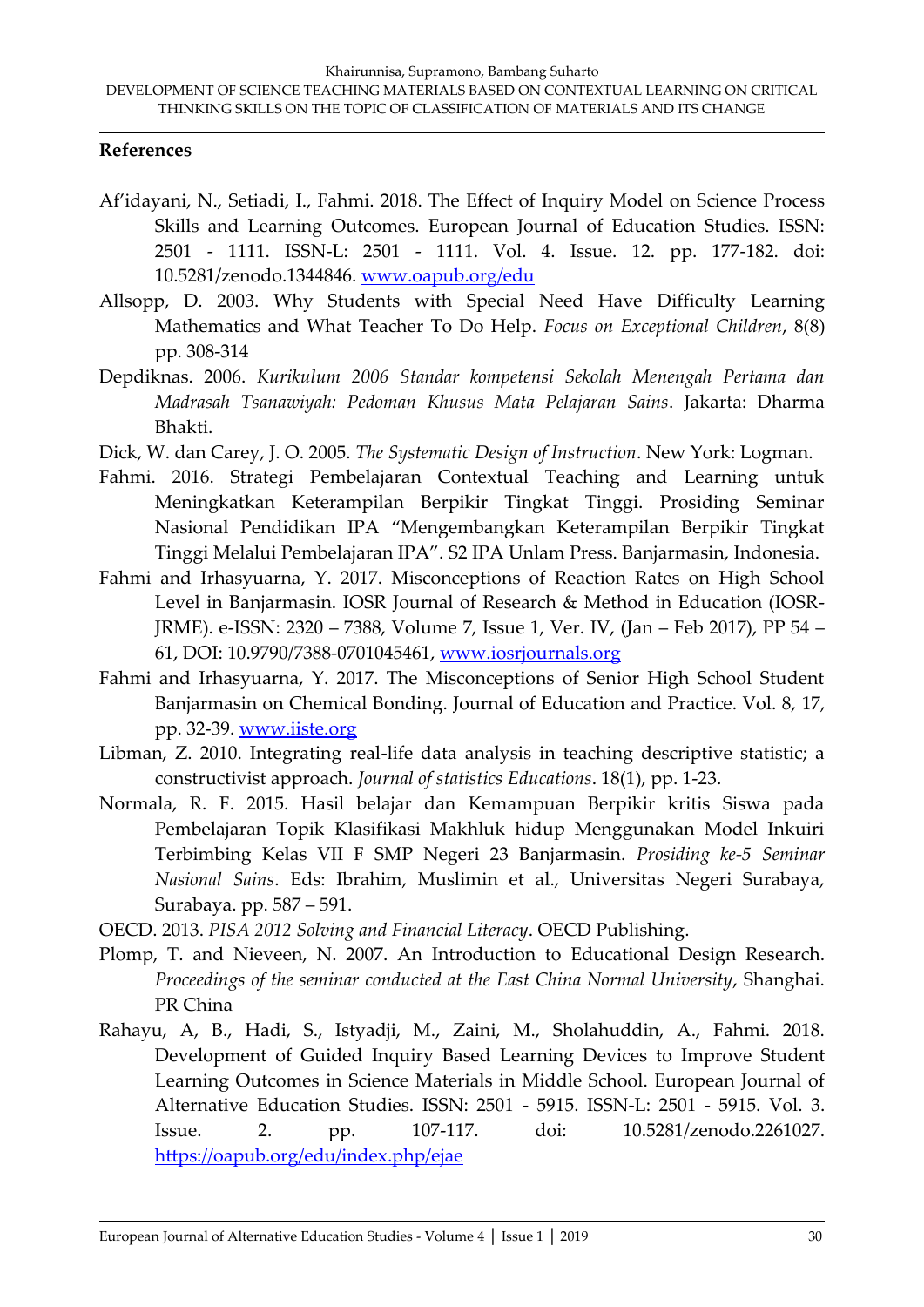- Rusmiati, I.G.A, Santyasa, I.W, Warpala, W.S. 2013. Pengembangan Modul IPA dengan Pendekatan Kontekstual untuk Kelas V SD Negeri 2 Semarapura Tengah. *e-Journal Program Pascasarjana Universitas Pendidikan Ganesha*, 3(1).
- Suastra, I.W. 2009. *Pembelajaran Sains Terkini: Mendekatkan Siswa dengan Lingkungan Alamiah dan Sosial Budayanya*. Universitas Pendidikan Ganesha. Singaraja.
- Sudarno. 2015. *Pengembangan Modul IPA Terpadu Berbasis Kontekstual dengan Tema Pembuatan Tahu Kelas VII di SMP Negeri 2 Jatiyoso*. Unpublished thesis. Universitas Sebelas Maret.
- Sukardjo. 2013. *Evaluasi Pembelajaran IPA*. Unpublished. Yogyakarta: BPK.
- Suputra, W., Sedanayasa, G., Dibia, I.K. 2013. Pengaruh Model GI (group investigation) Berorientasi Kearifan lokal Terhadap Kemampuan Berpikir Kritis SD Negeri di Desa Sinabun. *e-journal Program Pascasarjana Universitas Pendidikan Ganesha*. 1(1) accessed on November 2, 2015.
- Wasis. 2015. Hasil Pembelajaran Sains di Indonesia: Problem & Upaya Mengatasinya. *Prosiding ke-5 Seminar Nasional Sains*. Eds: Ibrahim, Muslimin et al., Universitas Negeri Surabaya, Surabaya. pp. vi – xvi.
- Widhy H.P. 2013. Integrative Science untuk Mewujudkan 21st Century Skill dalam Pembelajarn IPA SMP. *Seminar Nasional MIPA 2013*, UNESA Surabaya.